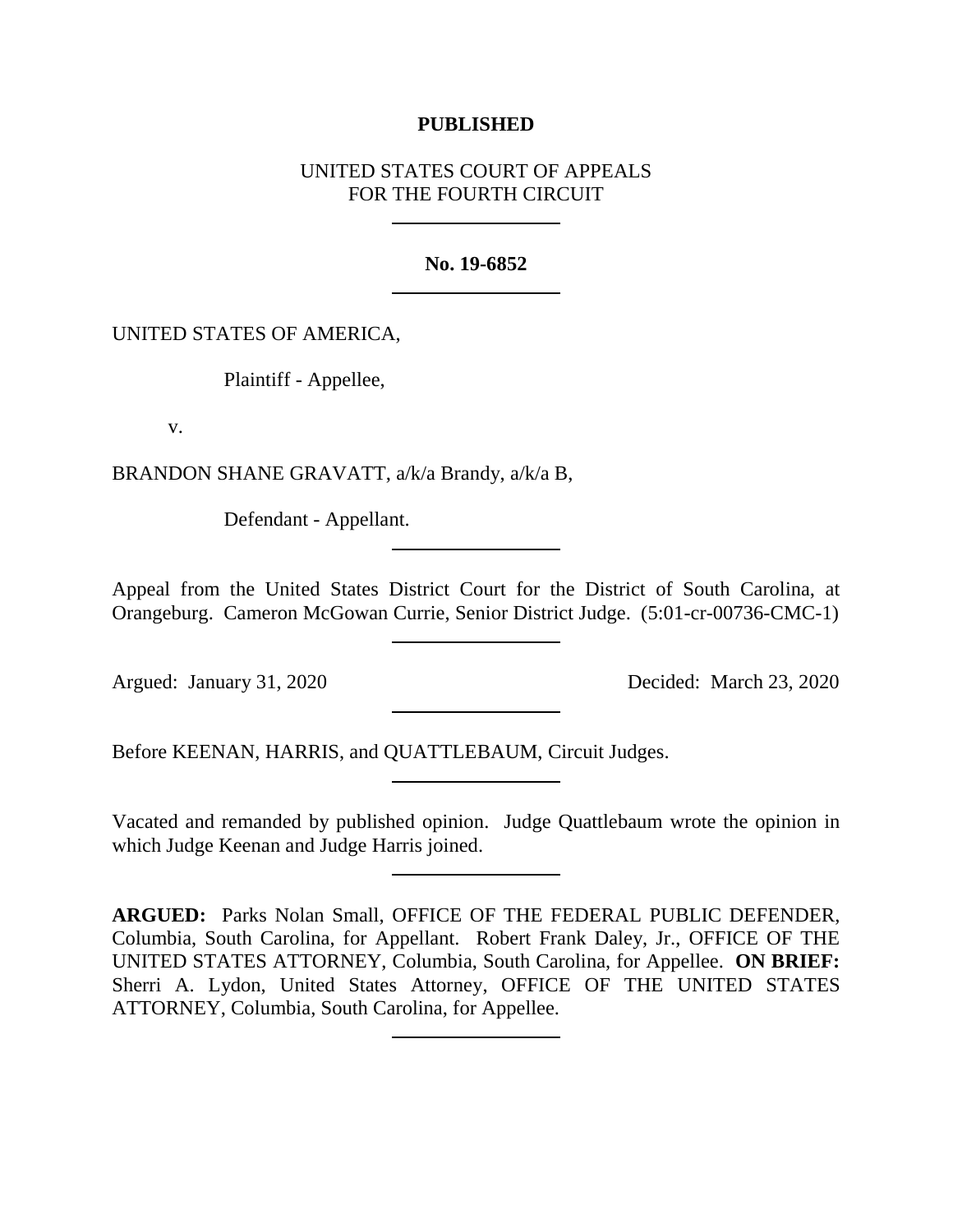## QUATTLEBAUM, Circuit Judge:

This appeal involves the First Step Act of 20[1](#page-1-0)8<sup>1</sup> (the "Act"), legislation designed to address the disparity between sentences for cocaine base (also known as "crack" cocaine) and sentences for powder cocaine offenses. The question presented to us is whether a conspiracy that involves the distribution of 50 or more grams of crack cocaine, which is a "covered offense" under the Act because the penalties for it were modified by the Fair Sentencing Act, remains a covered offense if the conspiracy also charges distribution of powder cocaine, the penalties for which were not modified. Concluding that it does, we vacate the district court's order and remand for proceedings consistent herewith.

I.

We begin with some background on the Act and discussion of its pertinent provisions. To do this, we go back eight years before the Act's effective date to the Fair Sentencing Act. "Congress enacted the Fair Sentencing Act of 2010. . . in response to extensive criticism about the disparity in sentences between crack cocaine offenses and powder cocaine offenses." *United States v. Black*, 737 F.3d 280, 282 (4th Cir. 2013). The Fair Sentencing Act "increased the drug amounts triggering mandatory minimums for

<span id="page-1-0"></span><sup>&</sup>lt;sup>1</sup> We have occasion to discuss the First Step Act of 2018, Pub. L. No. 115-391, § 404 (a), 132 Stat. 5194, 5222 (2018) and the Fair Sentencing Act of 2010, Pub. L. No. 111-220, 124 Stat. 2372 (2010). Confusingly enough, both are similarly titled and often share the same acronym. We will refer to the First Step Act of 2018 in this opinion as "the First Step Act" or "the Act," and the Fair Sentencing Act of 2010, as the "Fair Sentencing Act," for the sake of clarity.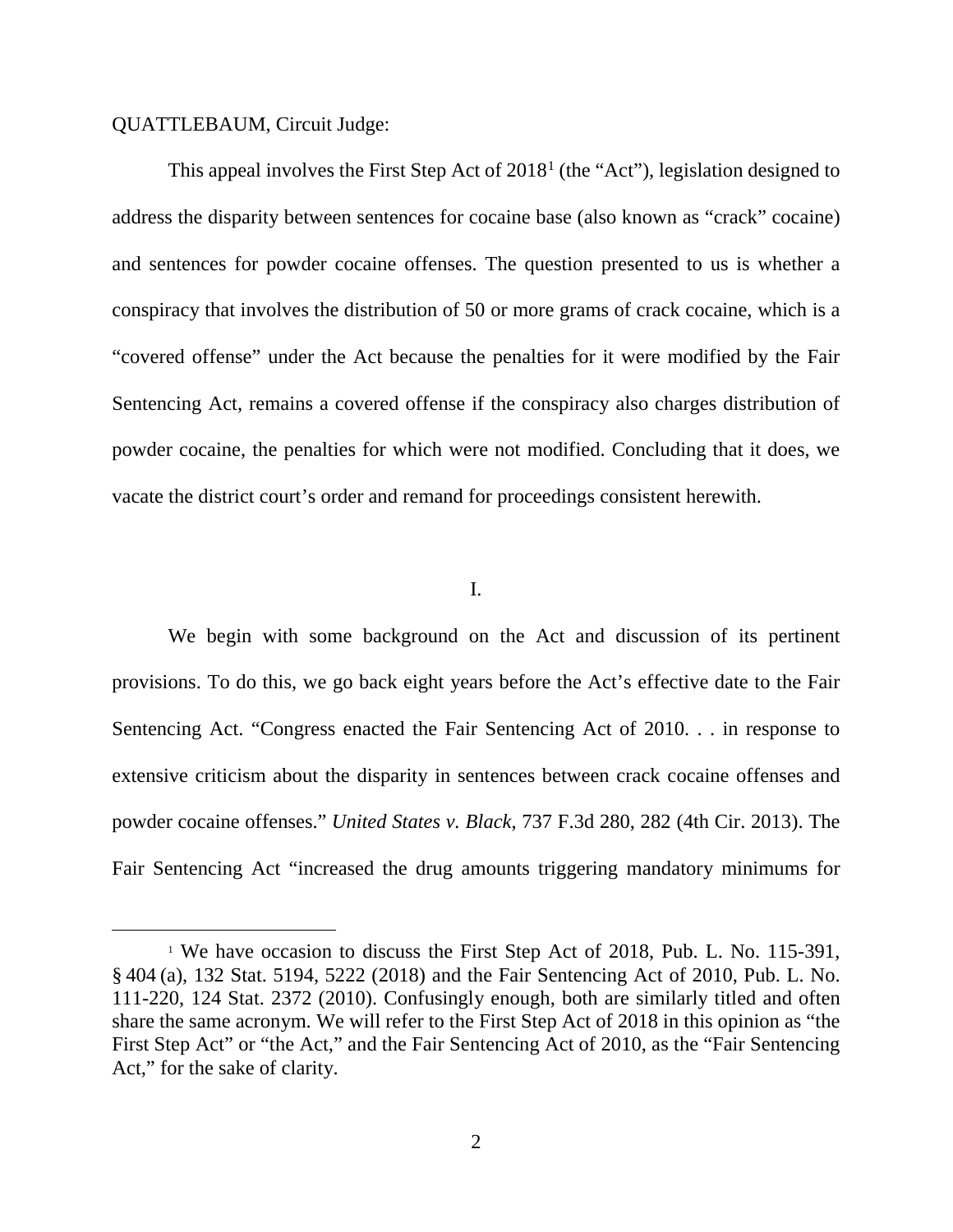crack trafficking offenses from 5 grams to 28 grams in respect to the 5–year minimum and from 50 grams to 280 grams in respect to the 10–year minimum . . . ." *Dorsey v. United States*, 567 U.S. 260, 269 (2012). It left the statutory minimum sentences for powder cocaine untouched. *Id.*; *Black*, 737 F.3d at 282. These changes lowered the crack-topowder cocaine disparity from 100–to–1 to 18–to–1. *Dorsey*, 567 U.S. at 269. As a result, the sentencing disparity between crack cocaine offenses and powder cocaine offenses was reduced.

The Fair Sentencing Act also directed the United States Sentencing Commission (the "Sentencing Commission") to conform the Sentencing Guidelines to the new statutory minimums as soon as possible. In response, the Sentencing Commission promulgated amendments to the Guidelines which could be applied retroactively. *Black*, 737 F.3d at 282. But the Guidelines amendments could not retroactively alter statutory minimum terms of imprisonment when the Fair Sentencing Act did not apply its changes retroactively. Therefore, disparities between sentences for crack cocaine offenses and powder cocaine offenses remained for defendants sentenced before August 3, 2010, the effective date of the Fair Sentencing Act. Fair Sentencing Act of 2010, Pub. L. No. 111-220, 124 Stat. 2372 (2010).

To address that disparity, Congress enacted the First Step Act of 2018, which made the provisions of the Fair Sentencing Act retroactive to cases where the sentence was imposed before August 3, 2010. *See United States v. Charles*, 932 F.3d 153, 162 (4th Cir. 2019). We highlight the three parts of the Act relevant to this appeal.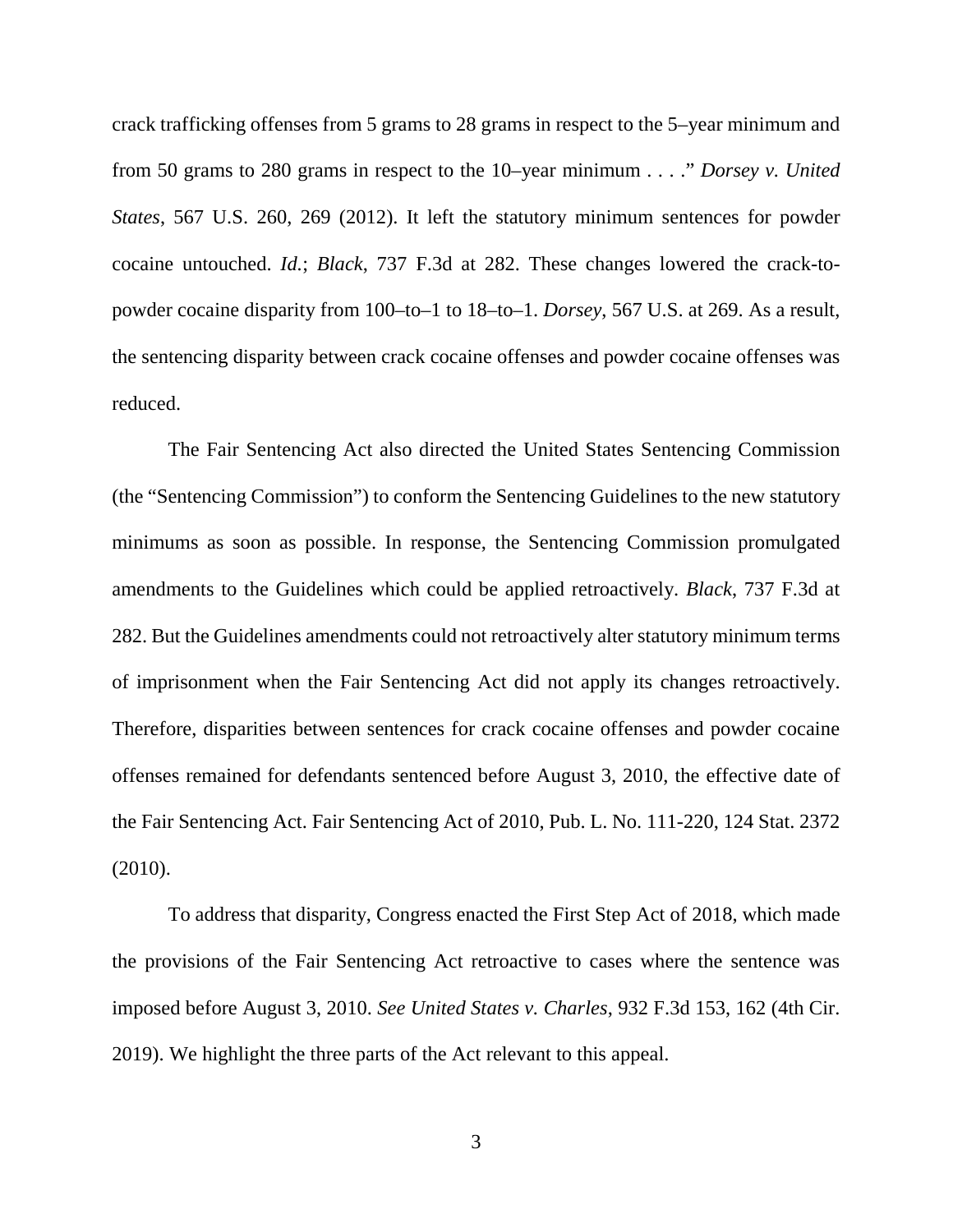First, Section 404(a) defines a "covered offense" as a violation of a federal criminal statute, the statutory penalties for which were modified by section 2 or 3 of the Fair Sentencing Act of 2010, that was committed before August 3, 2010. First Step Act of 2018, Pub. L. No. 115-391, § 404(a), 132 Stat. 5194, 5222 (2018). As described below, the existence of a "covered offense" is a threshold requirement under the Act.

Second, Section 404(b) describes what happens in the event a defendant was sentenced on a covered offense. It indicates that "[a] court that imposed a sentence for a covered offense may . . . impose a reduced sentence as if sections 2 and 3 of the Fair Sentencing Act of 2010 . . . were in effect at the time the covered offense was committed." § 404(b). This section indicates that if a motion is made and the defendant's sentence involves a covered offense the court may, but is not required to, grant the statutory relief.

Third, Section 404(c) contains two express limitations on the application of Section 404(b). In other words, even if a sentence involves a covered offense, "[n]o court shall entertain a motion made under this section to reduce a sentence if the sentence was previously imposed or previously reduced in accordance with the amendments made by sections 2 and 3 of the Fair Sentencing Act of 2010 . . . or if a previous motion made under this section to reduce the sentence was, after the date of enactment of this Act, denied after a complete review of the motion on the merits." § 404(c).

Section 404(c) also clarifies that the district court has discretion in determining whether relief under the Act is appropriate. Building on the "may" language in Section 404(b), this section provides that "nothing in the section is to be construed to require a court to reduce any sentence" under the Act. § 404(c).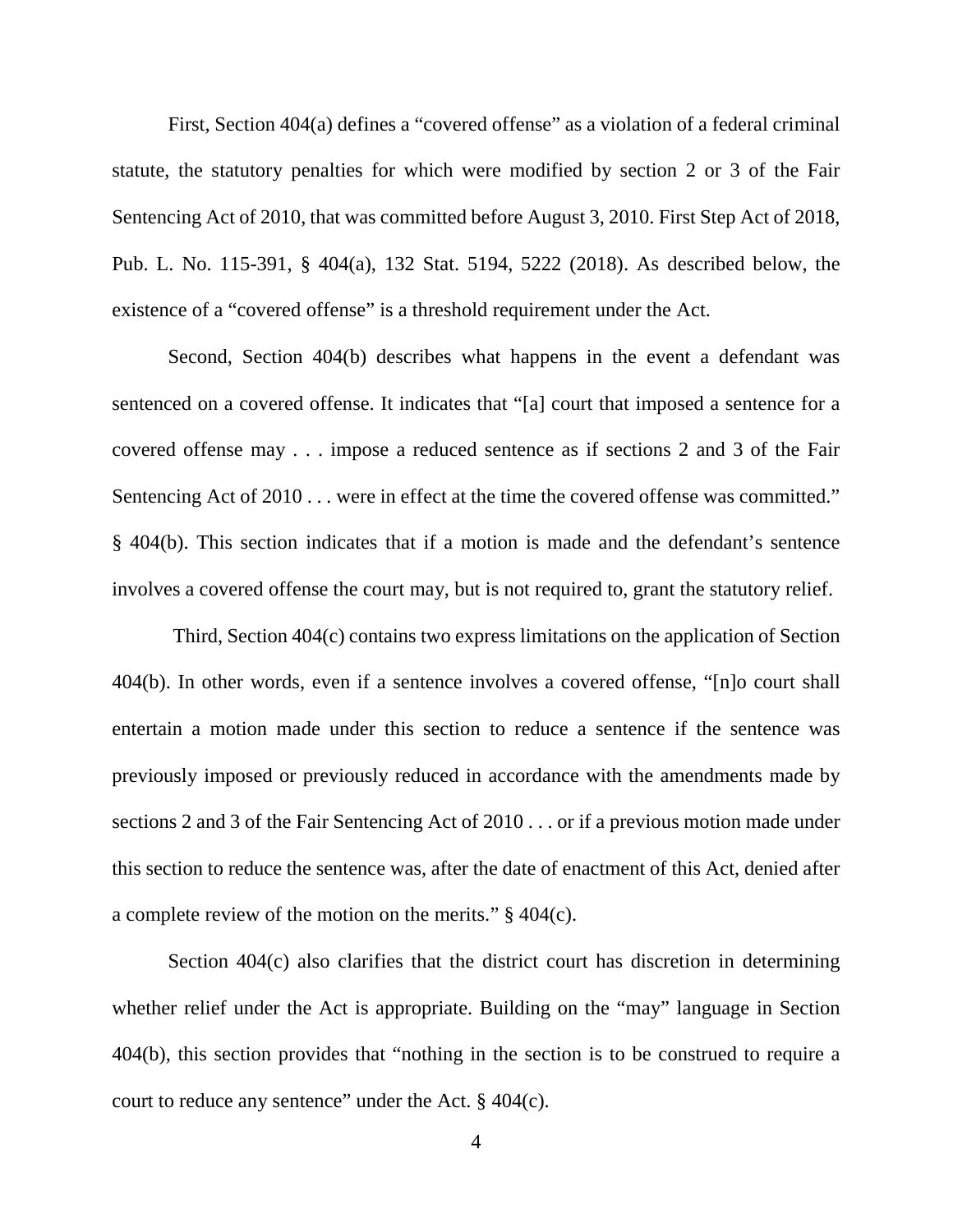II.

With that background in mind, we turn to the factual and procedural history of Brandon Gravatt's case. In 2001, Gravatt was indicted for, among other things, conspiracy to possess with intent to distribute and to distribute (1) 5 kilograms or more of powder cocaine and (2) 50 grams or more of crack cocaine. Gravatt pled guilty under a written agreement to the dual-object drug conspiracy charge under 21 U.S.C. § 846.

Because of the nature of the conspiracy charge, the penalties for each object of the conspiracy are relevant. At the time of Gravatt's sentencing, in May 2003, a conviction of possession with intent to distribute 50 or more grams of crack cocaine carried a minimum term of imprisonment of ten years and a maximum term of life pursuant to 21 U.S.C. §§ 841(a), 841(b)(1)(A) and 846. Similarly, the conviction for possession with intent to distribute 5 kilograms or more of powder cocaine also carried a minimum term of imprisonment of 10 years and a maximum term of life. In light of his total offense level of 39, criminal history category of II and the relevant statutory provisions, the district court calculated Gravatt's advisory guideline range to be 292 to 365 months of imprisonment. The district court sentenced Gravatt to 292 months in prison and 5 years of supervised release.

In 2014, the Sentencing Commission issued Amendment 782 to the Guidelines. This amendment reduced the Guidelines' base offense levels for a number of drug offenses. *See*  USSG App. C, Amdt. 782 (Supp. Nov. 2012–Nov. 2016); *Hughes v. United States*, 138 S. Ct. 1765 (2018). In response, Gravatt moved to modify his sentence. In October 2015, the district court calculated Gravatt's revised guideline range of imprisonment to be 235 to 293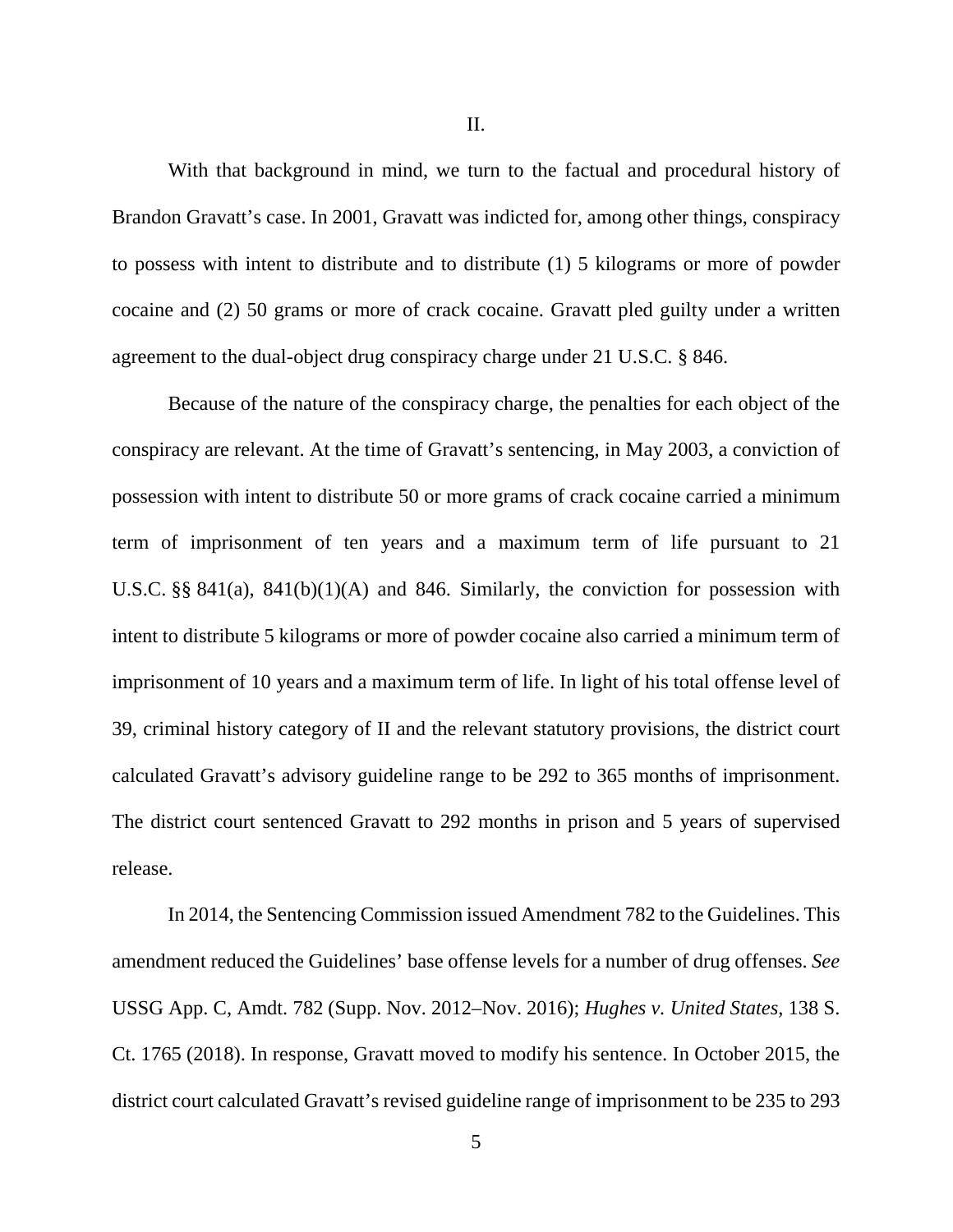months. It then reduced Gravatt's term of imprisonment to 260 months with 5 years of supervised release. (J.A. 50-51.)

Soon after the Act was passed, Gravatt again moved to reduce his sentence, this time under the Act. The district court denied Gravatt's motion, concluding that "Defendant is not eligible for relief under the First Step Act." (J.A. 67.) It noted that the "record reflects Defendant agreed to plead guilty and did plead guilty to conspiracy to distribute 50 grams or more of cocaine base." (J.A. 69.) But it explained that "[b]ecause he also admitted guilt to conspiracy to distribute 5 kilograms or more of cocaine, his statutory penalty range was 10 years to Life, independent of the penalty on the cocaine base offense." (J.A. 70.) Thus, the district court denied the motion because the crack cocaine aspect of the dual-object conspiracy ultimately had no effect on his statutory penalty range. Gravatt faced the same statutory penalty range for having conspired to possess with intent to distribute and to distribute 5 or more kilograms of powder cocaine, the penalties for which were not modified by the Fair Sentencing Act and which independently supported his sentence.

#### III.

Gravatt filed a timely notice of appeal. This Court has jurisdiction to review this matter under 18 U.S.C. § 3742 and 28 U.S.C. § 1291. As we are presented with a question of statutory interpretation, we review the district court's decision de novo. *See United States v. Segers*, 271 F.3d 181, 183 (4th Cir. 2001); *see also United States v. Allen*, 716 F.3d 98, 106 (4th Cir. 2013) ("Whether the new threshold amount announced in the Fair Sentencing Act applied to [the defendant] is a question of law which we decide de novo.")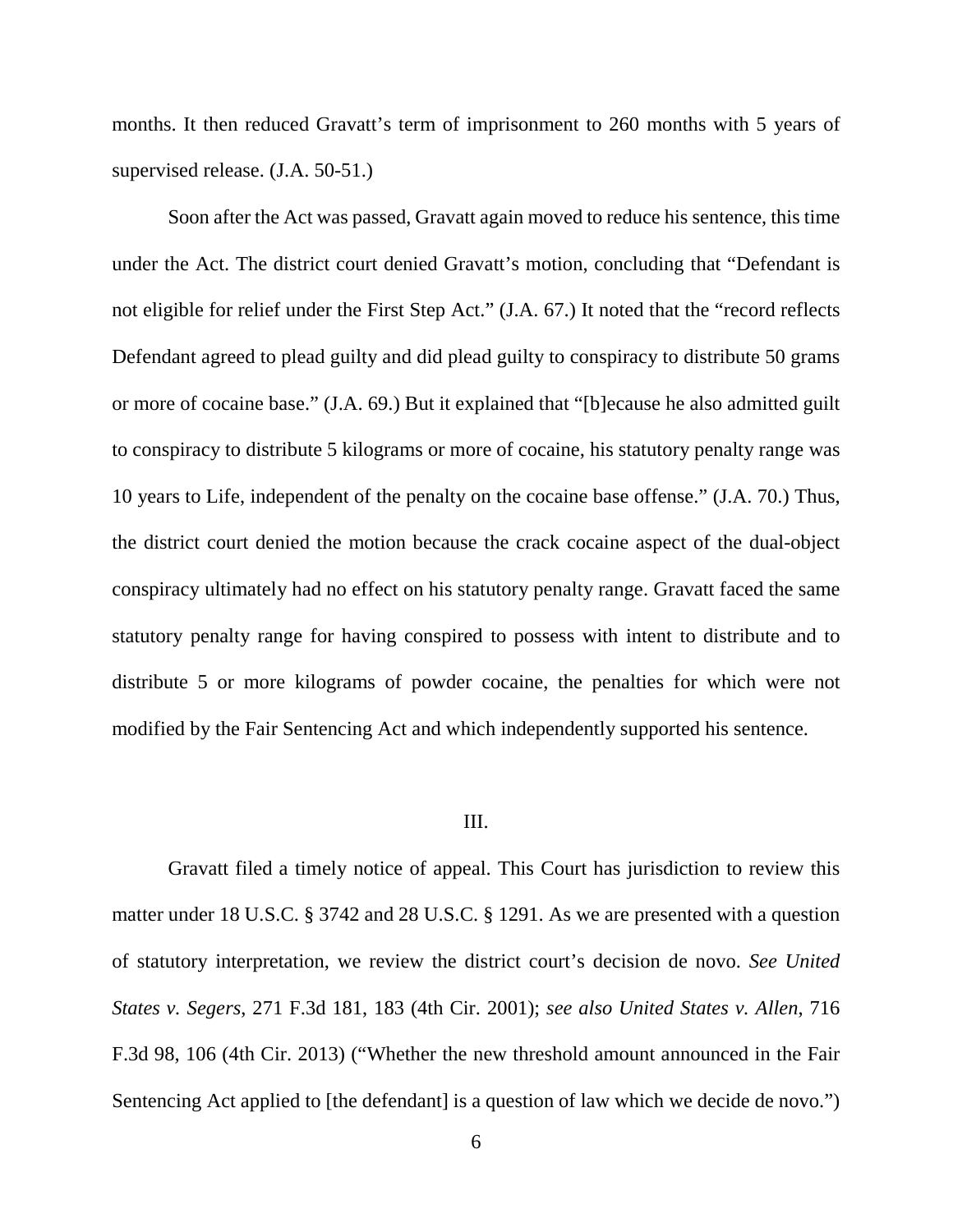Gravatt's appeal requires us to again consider the Act's threshold requirement of a "covered offense" and the contours of the district court's discretion in granting or denying a motion made under the Act on the merits. Since the Act's effective date, district courts have grappled with these issues. And we appreciate the challenges facing district courts in attempting to resolve these issues in the face of the voluminous filings that have followed the Act's passage, the varying degrees of records readily available to review sentences determined many years ago and the Act's limited guidance. We hope this decision provides additional guidance.

The question presented here is narrow—has Gravatt presented a "covered offense" under Section 404(a) of the Act where the offense of conviction is a multi-object conspiracy where the penalties of one object (possession of crack cocaine) were modified by the Fair Sentencing Act, while the penalties of the other (powder cocaine) were not reduced and independently support Gravatt's sentence? Gravatt argues that he has, contending crack cocaine does not have to be the exclusive drug named in a count of the indictment to make it a qualifying "covered offense." Thus, he maintains the district court erred in determining he was not even eligible for relief under the Act. In contrast, the government insists the district court was correct in concluding that Gravatt was not eligible for a sentence reduction under the Act.

While we face a question of first impression in this Court, we do not work from a blank slate. Initially, we address the concept of "eligibility" utilized by the district court. We addressed that phrase in our recent cases, starting with *United States v. Wirsing*, 943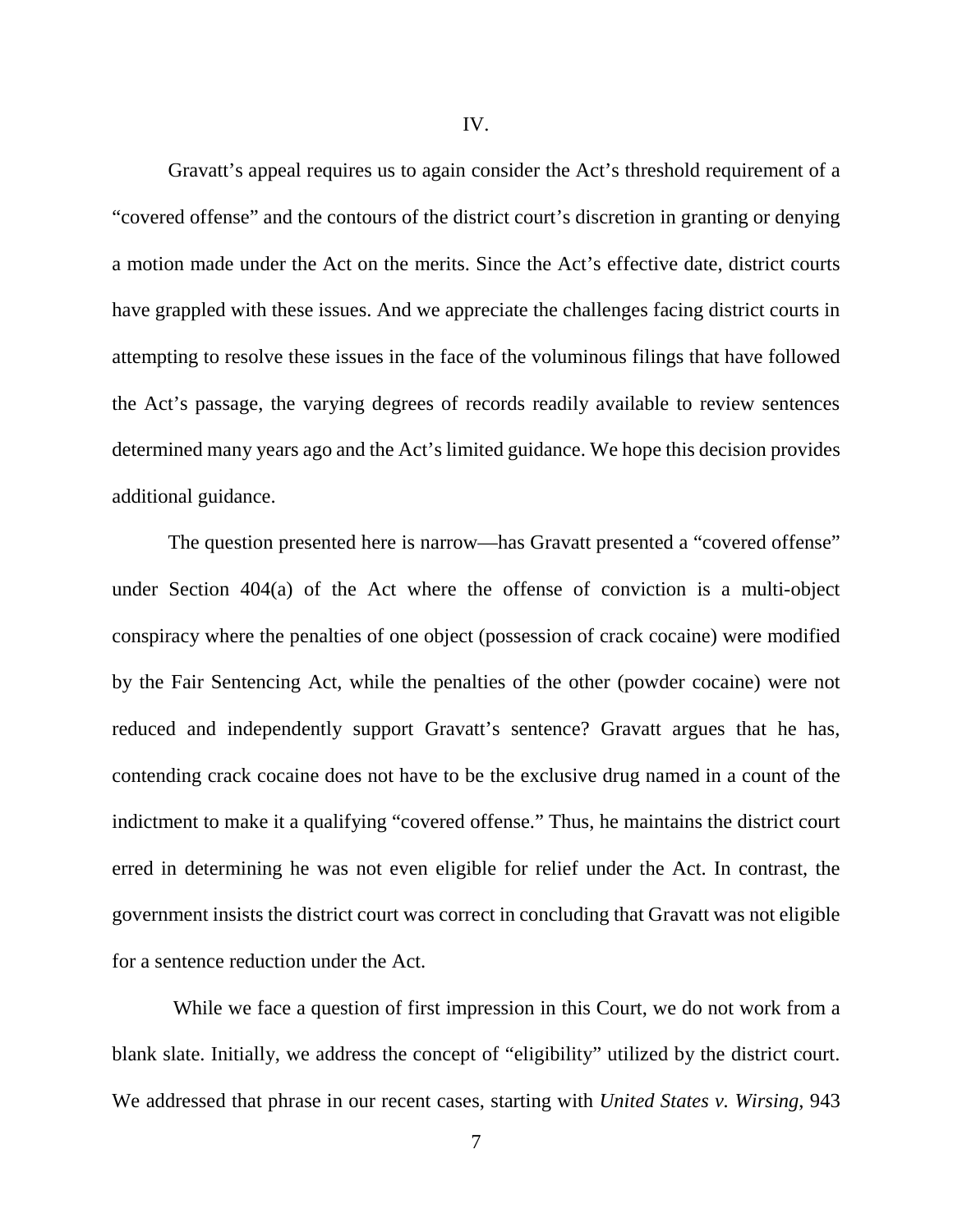F.3d 175 (4th Cir. 2019). At the outset, we acknowledge that the term "eligibility" is not included in the Act. But in *Wirsing*, we clarified that "eligibility" depends on the existence of a "covered offense." *See Wirsing*, 943 F.3d at 185. Under the Act, there is no eligibility requirement beyond the threshold question of whether there is a "covered offense."

We then noted that a "covered offense" is defined as "a violation of a Federal criminal statute, the statutory penalties for which were modified by section 2 or 3 of the Fair Sentencing Act of 2010, that was committed before August 3, 2010." *Id.* at 180. (quoting § 404(a)). And we concluded that there is no indication that Congress intended a "complicated and eligibility-limiting determination" at the "covered offense" stage of the analysis. *Id.* at 186. We held that "[a]ll defendants who are serving sentences for violations of 21 U.S.C. §  $841(b)(1)(A)(iii)$  and (B)(iii), and who are not excluded pursuant to the expressed limitations in Section 404(c) of the First Step Act, are eligible to move for relief under that Act." *Id.* Of course, that does not mean the defendant is entitled to relief under the Act. It only means that his motion is entitled to be considered on the merits. *Id*.; *see also United States v. Venable*, 943 F.3d 187, 188 (4th Cir. 2019)(holding that the defendant's original drug conviction under 21 U.S.C. § 841(a) fell within the Act's definition of "covered offense," meaning that so long as he is serving any part of his sentence for that offense, he is entitled to seek relief under the Act.)<sup>[2](#page-7-0)</sup>

<span id="page-7-0"></span><sup>&</sup>lt;sup>2</sup> Our reading of "covered offense" is consistent with the manner in which other circuits who have considered the question have ruled. For example, recently in *United States v. Jackson*, 945 F.3d 315, 320 (5th Cir. 2019), the Fifth Circuit concluded "that whether a defendant has a 'covered offense' under Section 404(a) depends only on the statute under which he was convicted. If he was convicted of violating a *statute* whose (Continued)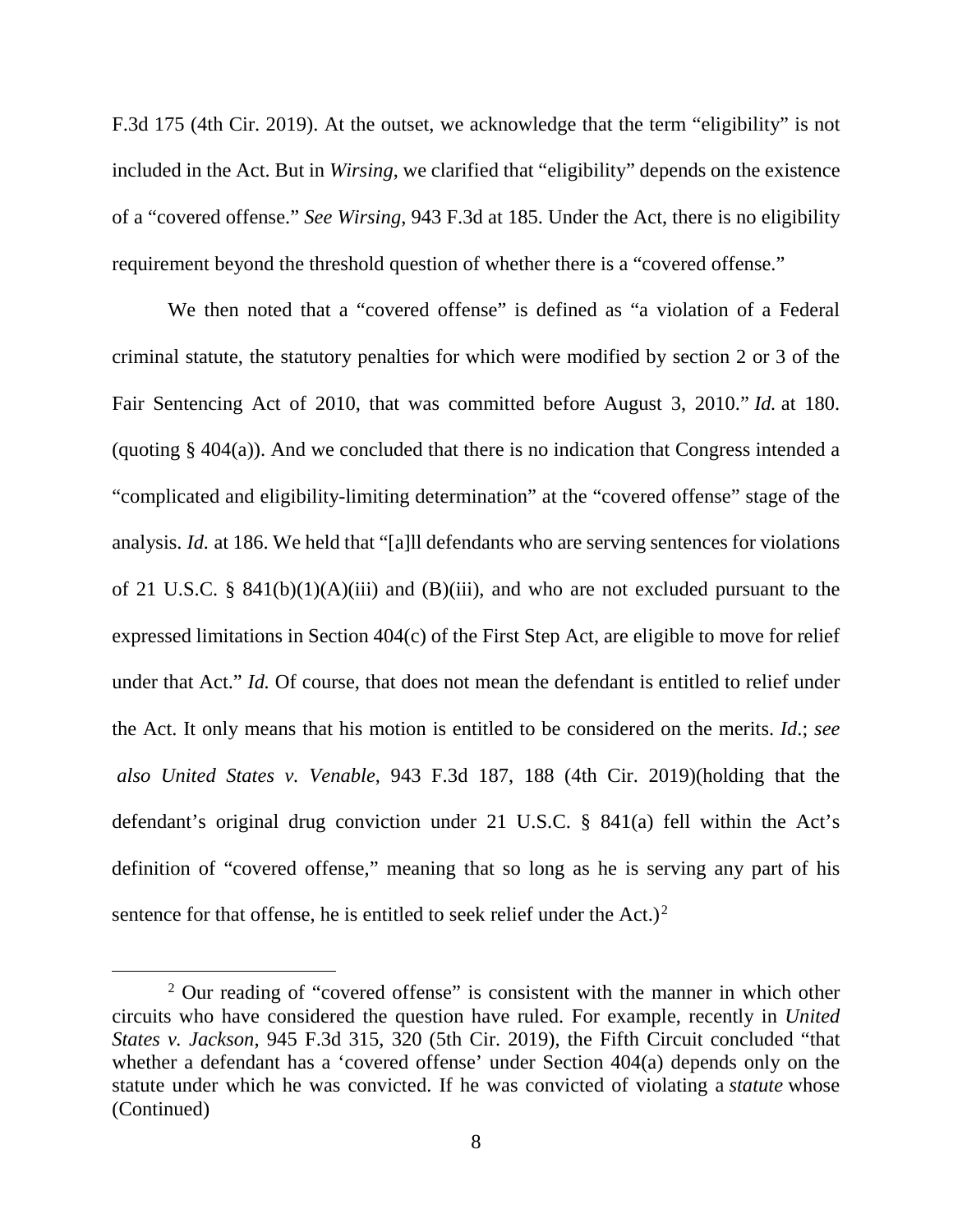Guided by this precedent, we turn to Section 404(a)'s threshold question of whether Gravatt is serving a sentence for a "covered offense."[3](#page-8-0) Here, Gravatt pled guilty to knowingly and willfully conspiring with others to unlawfully possess with intent to distribute and to distribute 50 grams or more of crack cocaine and 5 kilograms or more of powder cocaine, in violation of 21 U.S.C. §§  $841(a)(1)$ ,  $(b)(1)(A)(iii)$  and  $(b)(1)(A)(ii)$ , all of which, the indictment and plea provided, violated 21 U.S.C. § 846.[4](#page-8-1) Under 21 U.S.C. § 846, "[a]ny person who attempts or conspires to commit any offense defined in this subchapter shall be subject to the same penalties as those prescribed for the offense, the commission of which was the object of the attempt or conspiracy." 21 U.S.C. § 846. Conspiracy under § 846 does not proscribe the possession or distribution of particular drugs by itself but rather must be charged in conjunction with other statutory provisions, in this case, §§  $841(a)(1)$  and  $841(b)(1)(A)$ . *Id.* Specifically, the penalties for these offenses are found in §  $841(b)(1)(A)(ii)$ , for 5 kilograms or more of powder cocaine and  $§ 841(b)(1)(A)(iii)$  for 50 grams or more of crack cocaine. Thus, we must look at these statutory provisions in order to determine whether Gravatt has a covered offense.

 $\overline{a}$ 

penalties were modified by the Fair Sentencing Act, then he meets that aspect of a 'covered offense.'" *Id.* (emphasis in original); *see also United States v. McDonald*, 944 F.3d 769, 772 (8th Cir. 2019)("The First Step Act applies to offenses, not conduct, *see* First Step Act § 404(a), and it is McDonald's statute of conviction that determines his eligibility for relief . . . "); *United States v. Beamus*, 943 F.3d 789 (6th Cir. 2019) (per curiam).

<span id="page-8-0"></span><sup>3</sup> We recognize that the district court did not have the benefit of *Wirsing* or *Venable* at the time it reviewed Gravatt's First Step Act motion.

<span id="page-8-1"></span><sup>4</sup> Section 841(a) declares that it is unlawful for any person knowingly or intentionally "to manufacture, distribute, or dispense, or possess with intent to manufacture, distribute, or dispense, a controlled substance." 21 U.S.C. § 841(a)(1).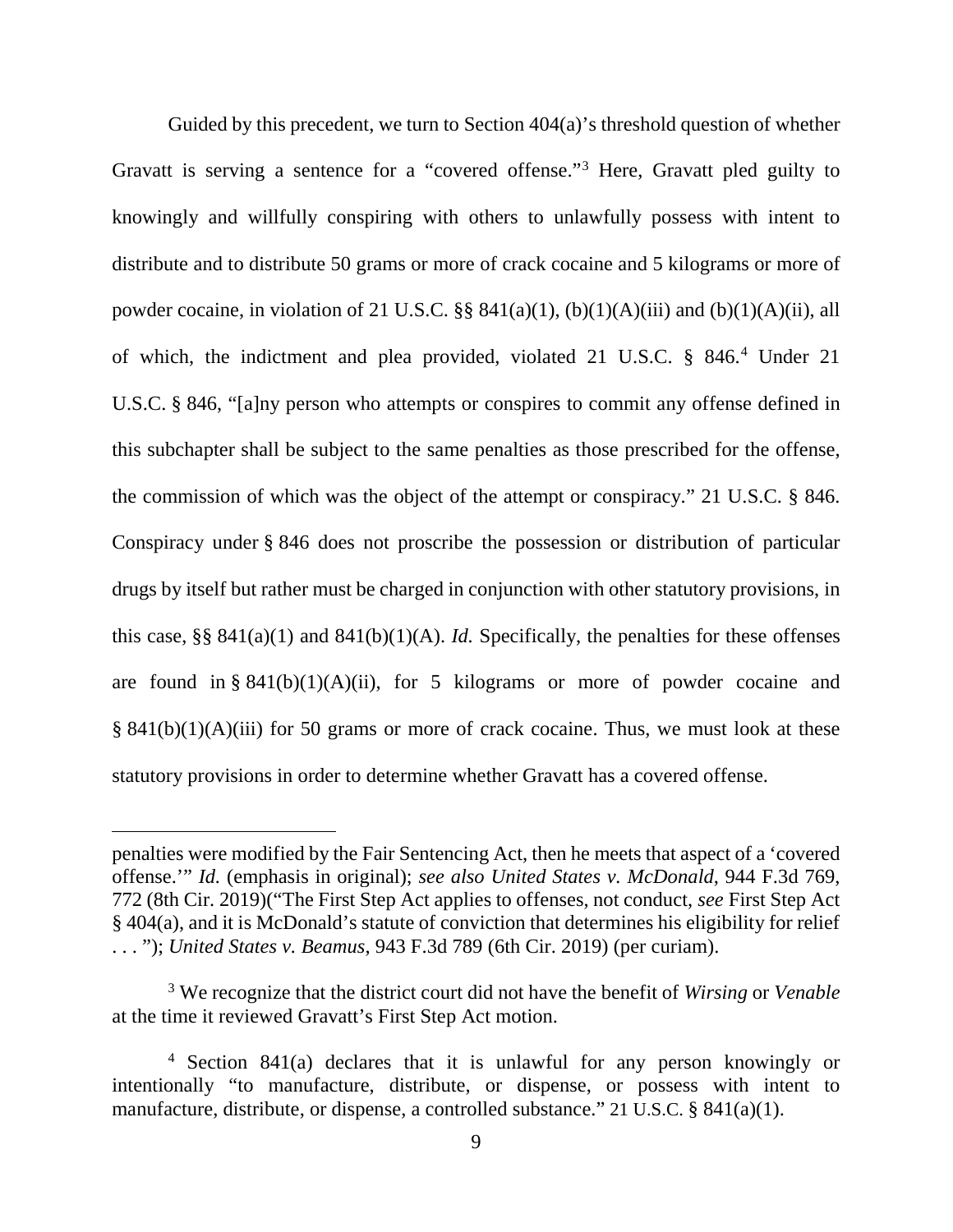To repeat, a covered offense is "a violation of a Federal criminal statute, the statutory penalties for which were modified by section 2 or 3 of the Fair Sentencing Act of 2010 . . . ." § 404(a). Relevant here, section 2 of the Fair Sentencing Act modified penalties for crack cocaine offenses by increasing the threshold drug quantities required to trigger the mandatory minimum sentences under 21 U.S.C. § 841(b). Thus, 21 U.S.C. § 841(b)(1)(B)(iii), was amended from requiring 5 grams or more of crack cocaine to 28 grams or more, to have a sentencing range of a 5-year minimum to a 40-year maximum. Section  $841(b)(1)(A)(iii)$  was amended from requiring 50 grams or more of crack cocaine to 280 grams or more, to trigger a sentencing range of a ten-year minimum to a maximum of life. Consequently, there is no question that if Gravatt's sentence involved only possession with intent to distribute 50 or more grams of crack cocaine, it would qualify as a covered offense under the Act.

But Gravatt's sentence also includes conspiracy to possess with intent to distribute 5 kilograms of powder cocaine. And importantly, the Fair Sentencing Act did not amend the penalties in 21 U.S.C. § 841(b)(1)(A)(ii) regarding powder cocaine. Thus, an offense for possession with intent to distribute powder cocaine is plainly not a covered offense under the Act. Moreover, Gravatt's current sentence of 260 months falls within the statutory base penalty of ten years to life imprisonment required for the powder cocaine offense. Accordingly, we must decide whether Gravatt was convicted of a "covered offense" where he was charged conjunctively with conspiring to distribute both powder cocaine and crack cocaine. We believe that he has.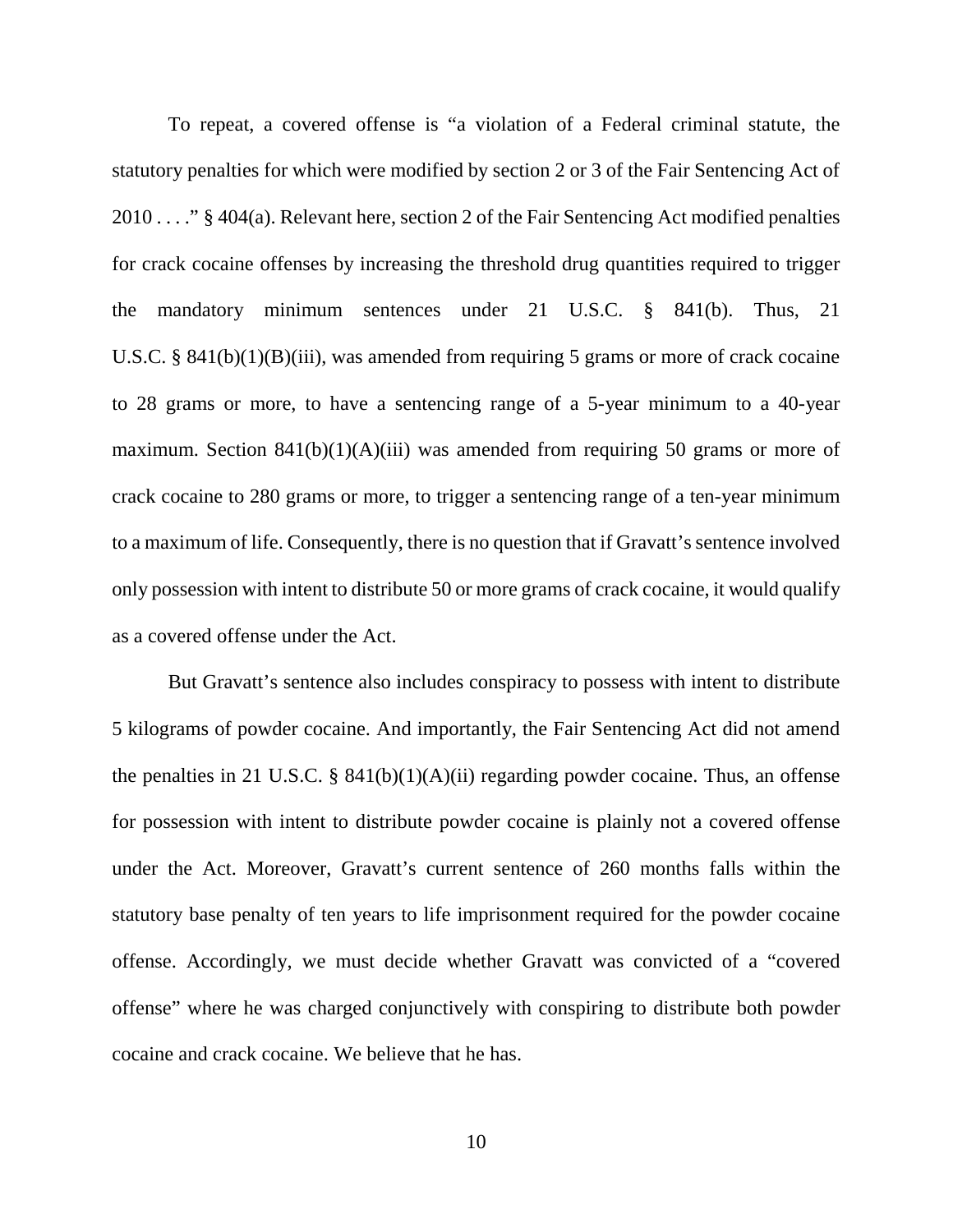First, we see nothing in the text of the Act requiring that a defendant be convicted of a single violation of a federal criminal statute whose penalties were modified by section 2 or section 3 of the Fair Sentencing Act. Repeating our holding in *Wirsing*, "[a]ll defendants who are serving sentences for violations of 21 U.S.C. § 841(b)(1)(A)(iii) and (B)(iii), and who are not excluded pursuant to the expressed limitations in Section 404(c) of the First Step Act, are eligible to move for relief under that Act." *Wirsing*, 943 F.3d at 186. Gravatt meets these basic criteria.

Second, the government's position would, in effect, impose an additional limitation to the Act's applicability. The Act sets forth the express limitations for its application in Section 404(c). If Congress intended for the Act not to apply if a covered offense was combined with an offense that is not covered, it could have included that language. But it did not. We decline to expand the limitations crafted by Congress.<sup>[5](#page-10-0)</sup>

Because Gravatt's sentence involved a covered offense under Section 404(a) and Section 404(c)'s limitations do not apply, the district court should have reviewed Gravatt's motion on the merits, applying its discretion under Sections 404(b) and (c). Our reading of the district court's decision is that it did not do so. Accordingly, we vacate and remand. But our decision today only requires that Gravatt's sentence receive a substantive review. It should not be construed as expressing any view on how the district court should rule. Nor do we suggest the factors considered by the district court in its eligibility analysis may

<span id="page-10-0"></span><sup>&</sup>lt;sup>5</sup> Of course, statutory mandatory minimum terms remain in effect for certain drug offenses. Even if a defendant's sentence involves a covered offense, the district court's review of a defendant's First Step Act motion cannot avoid those statutory requirements.